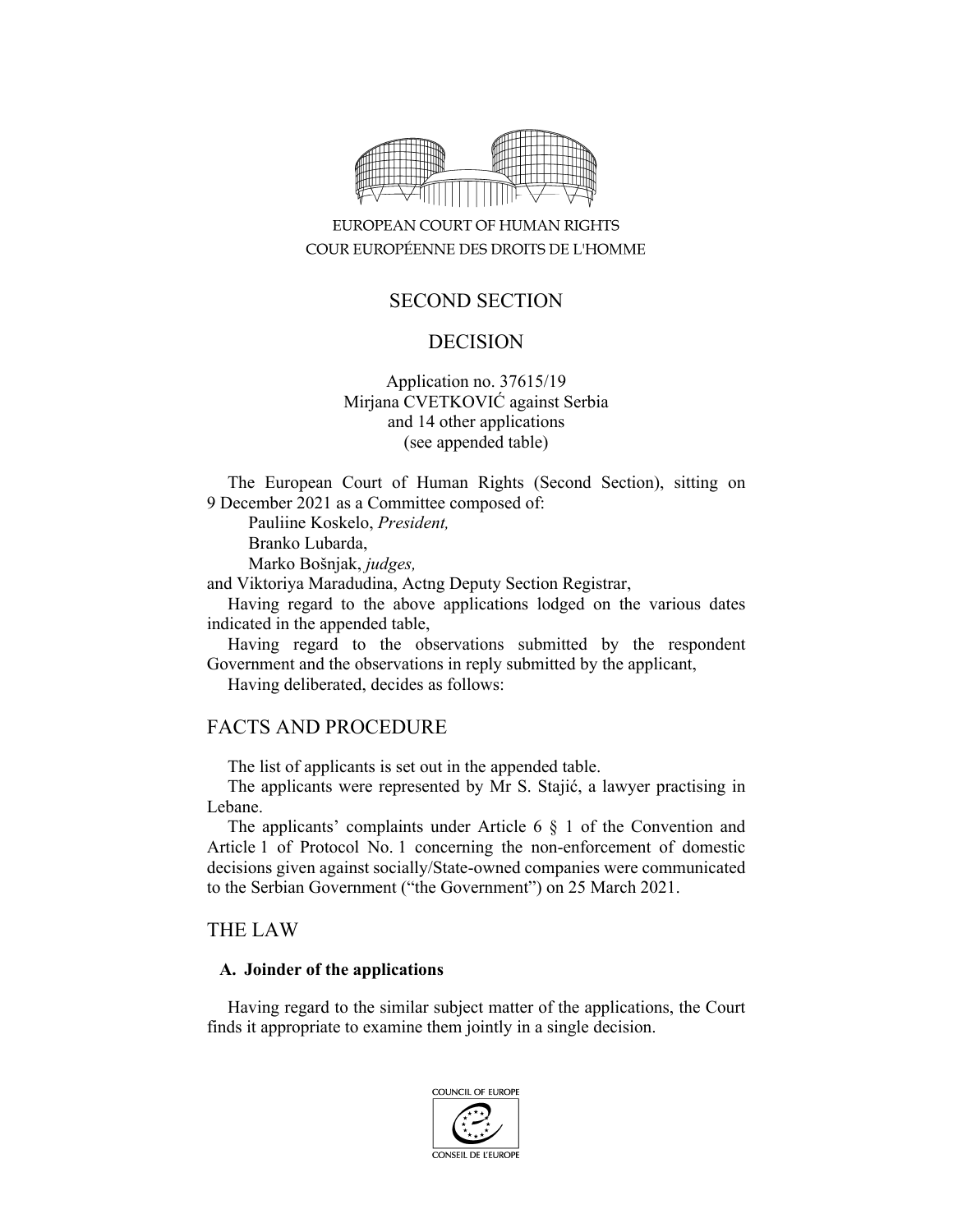#### **B. Complaints under Article 6 § 1 of the Convention and Article 1 of Protocol No. 1 (non-enforcement of domestic decisions given against socially/State-owned companies)**

The Government submitted that the final domestic decisions in the applicants' favour had actually been enforced. They therefore suggested that the Court reject the applications as an abuse of the right of individual application in accordance with Article 35  $\S$  3 (a) and 4 of the Convention.

The applicants did not dispute that fact.

The Court reiterates that an application may be rejected as an abuse of the right of individual application within the meaning of Article 35 § 3 (a) of the Convention if, among other reasons, it was knowingly based on false information or if significant information and documents were deliberately omitted, either where they were known from the outset or where new significant developments occurred during the proceedings. Incomplete and therefore misleading information may amount to an abuse of the right of application, especially if the information in question concerns the very core of the case and no sufficient explanation is given for the failure to disclose that information (see *Gross v. Switzerland* [GC], no. 67810/10, § 28, ECHR 2014; *S.A.S. v. France* [GC], no. 43835/11, § 67, ECHR 2014; and *Nikolić and Others v. Serbia* (dec.) [Committee], nos. 48162/18 and 8 others, 21 January 2021).

Turning to the present case, the Court observes that between 10 October 2019 and 3 June 2020 the sums awarded in the domestic decisions at issue were fully paid by the State in accordance with domestic law (see *Stevanović and Others v. Serbia*, nos. 43815/17 and 15 others, § 17, 27 August 2019). The applicants did not inform the Court about that development before notice of the applications was given to the Government and no explanation for this omission was provided.

Having regard to the fact that the information withheld concerned the very core of the applications, the Court finds that such conduct was contrary to the purpose of the right of individual application. Lawyers must understand that, having due regard to the Court's duty to examine allegations of human rights violations, they must show a high level of professional prudence and meaningful cooperation with the Court by sparing it the introduction of unmeritorious complaints and, both before proceedings have been instituted and thereafter, they must inquire diligently into all the details of the case, meticulously abide by all the relevant rules of procedure and must urge their clients to do the same. Otherwise, the wilful or negligent misuse of the Court's resources may undermine the credibility of lawyers' work in the eyes of the Court and even, if it occurs systematically, may result in particular individual lawyers being banned from representing applicants under Rule 36 § 4 (b) of the Rules of Court (see *Stevančević v. Bosnia and Herzegovina* (dec.), no. 67618/09, § 29, 10 January 2017).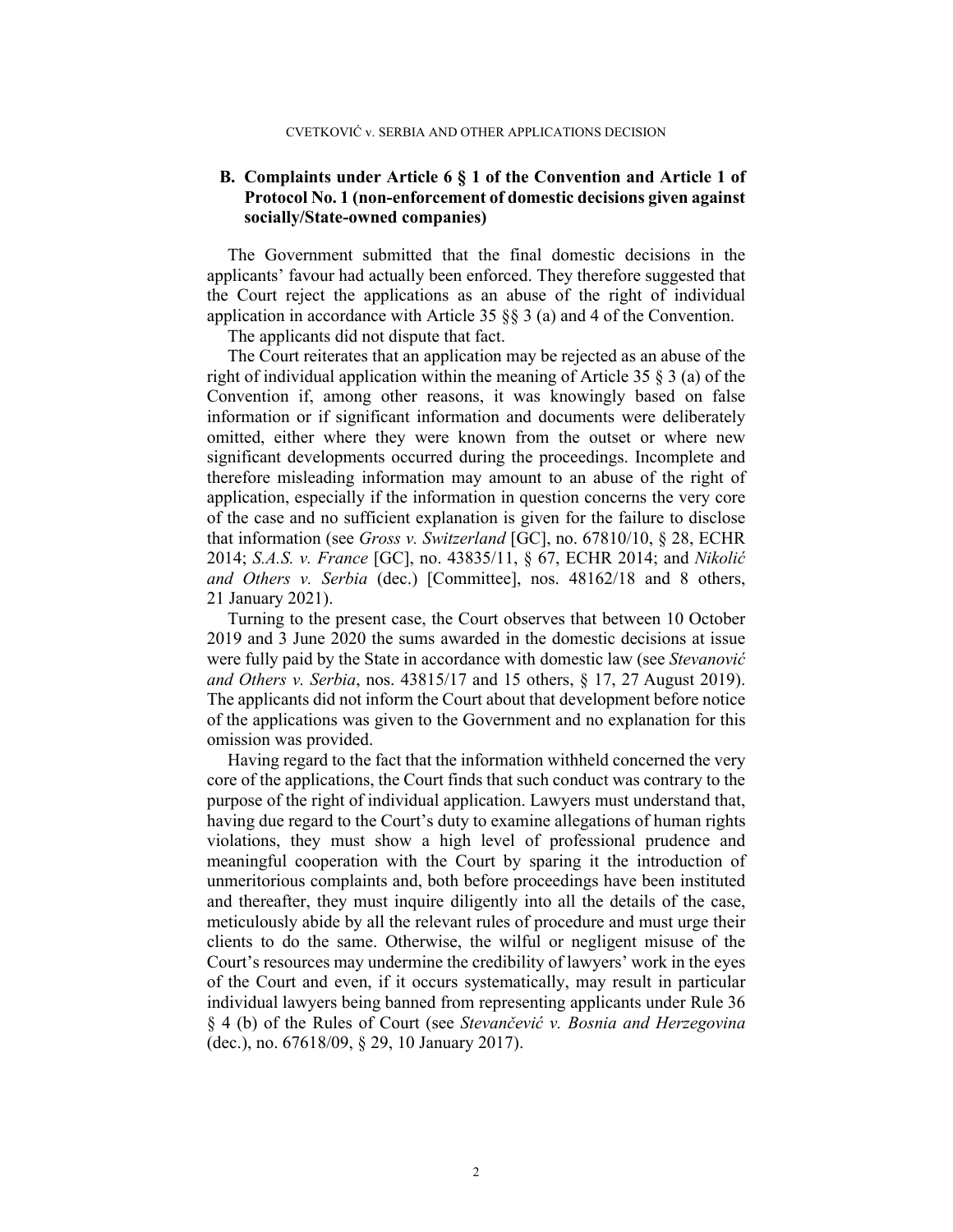#### CVETKOVIĆ v. SERBIA AND OTHER APPLICATIONS DECISION

In view of the above, the Court finds that these applications constitute an abuse of the right of individual application and must be rejected in accordance with Article  $35 \S$   $\S$  3 (a) and 4 of the Convention.

For these reasons, the Court, unanimously,

*Decides* to join the applications;

*Declares* the applications inadmissible.

Done in English and notified in writing on 13 January 2022.

Viktoriya Maradudina Pauliine Koskelo Acting Deputy Registrar President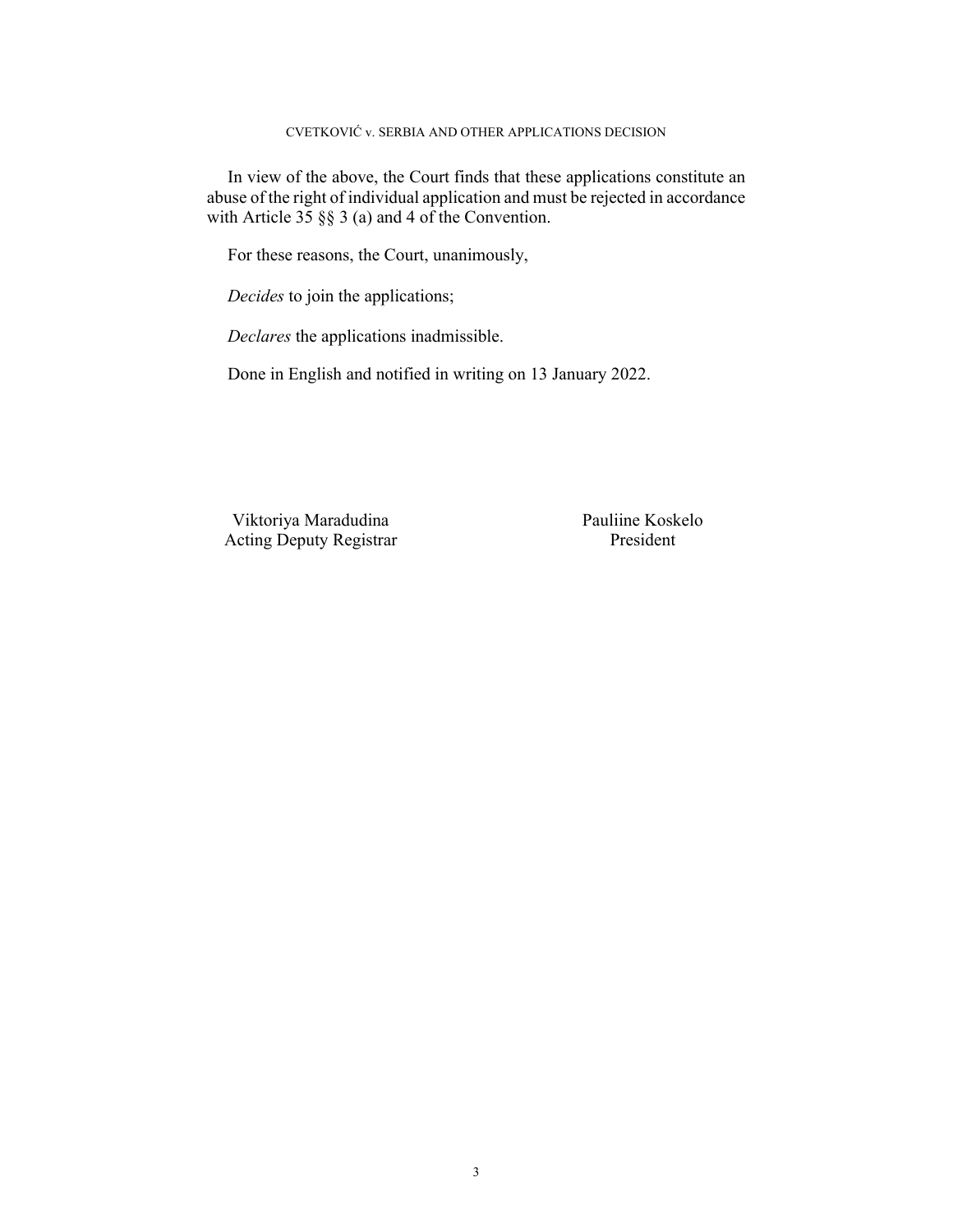#### CVETKOVIĆ v. SERBIA AND OTHER APPLICATIONS DECISION

## APPENDIX

### List of applications raising complaints under Article 6 § 1 of the Convention and Article 1 of Protocol No. 1 (non-enforcement of domestic decisions given against socially/State-owned companies)

| No.              | Application no.<br>Date of introduction | Applicant's name<br><b>Year of birth</b> | <b>Relevant domestic decision</b>        | Start date of non-enforcement period | Date of enforcement of domestic decisions |
|------------------|-----------------------------------------|------------------------------------------|------------------------------------------|--------------------------------------|-------------------------------------------|
| 1.               | 37615/19<br>21/06/2019                  | Mirjana CVETKOVIĆ<br>1961                | Municipal Court in Lebane, 21/04/2005    | 11/09/2007                           | 10/10/2019                                |
|                  |                                         |                                          | Commercial Court in Leskovac, 07/10/2011 | 07/10/2011                           |                                           |
| 2.               | 17196/20<br>20/03/2020                  | Dragan RISTIĆ<br>1963                    | Municipal Court in Lebane, 28/04/2004    | 12/07/2004                           | 27/02/2020                                |
|                  |                                         |                                          | Municipal Court in Lebane, 20/10/2005    | 16/04/2010                           |                                           |
|                  |                                         |                                          | Municipal Court in Lebane, 25/12/2006    | 16/04/2010                           |                                           |
| $\overline{3}$ . | 17647/20<br>23/03/2020                  | Sladana PETROVIĆ-<br>ŽIVKOVIĆ            | Municipal Court Lebane, 08/07/2003       | 16/04/2010                           | 27/02/2020                                |
|                  |                                         | 1962                                     | Municipal Court Lebane, 13/09/2005       | 16/04/2010                           |                                           |
| 4.               | 18468/20<br>02/04/2020                  | Svetislav STOJANOVIĆ<br>1948             | Municipal Court in Lebane, 17/06/2004    | 16/04/2010                           | 27/02/2020                                |
|                  |                                         |                                          | Municipal Court in Lebane, 28/07/2005    | 16/04/2010                           |                                           |
| 5.               | 19147/20<br>27/02/2020                  | <b>Branislav PETROVIĆ</b><br>1953        | Municipal Court in Lebane, 22/03/2005    | 02/07/2009                           | 27/02/2020                                |
|                  |                                         |                                          | Municipal Court in Lebane, 19/09/2005    | 02/07/2009                           |                                           |
|                  |                                         |                                          | Municipal Court in Lebane, 22/02/2006    | 02/07/2009                           |                                           |
|                  |                                         |                                          | Municipal Court in Lebane, 30/11/2006    | 02/07/2009                           |                                           |
|                  |                                         |                                          |                                          |                                      |                                           |